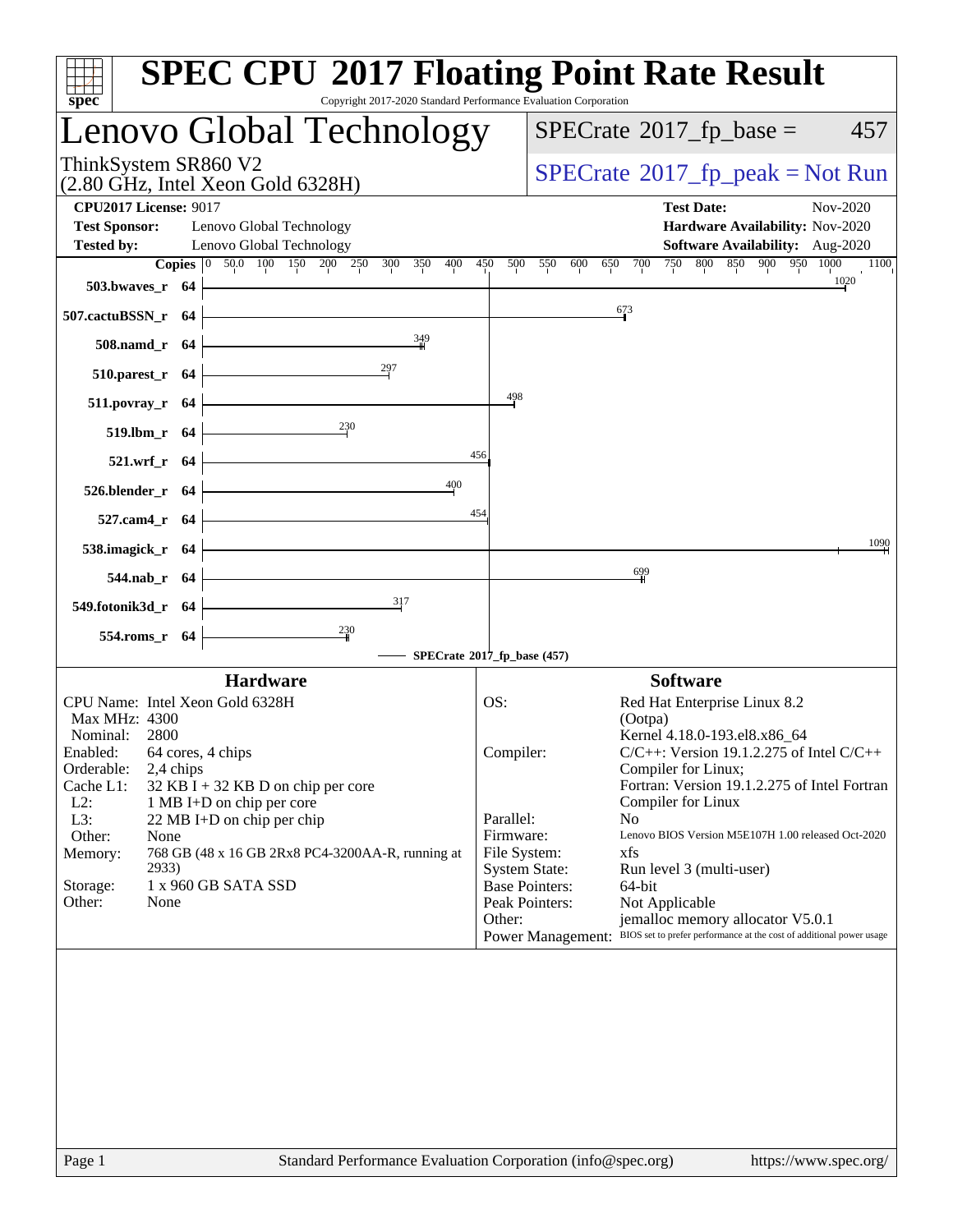

## Lenovo Global Technology

(2.80 GHz, Intel Xeon Gold 6328H)

 $SPECTate$ <sup>®</sup>[2017\\_fp\\_base =](http://www.spec.org/auto/cpu2017/Docs/result-fields.html#SPECrate2017fpbase) 457

### ThinkSystem SR860 V2<br>  $\begin{array}{c}\n\text{SPECTB} \setminus \text{SPECTB} \setminus \text{SPECTB} \setminus \text{SPECTB} \setminus \text{SPECTB} \setminus \text{SIV} \end{array}$

**[Test Sponsor:](http://www.spec.org/auto/cpu2017/Docs/result-fields.html#TestSponsor)** Lenovo Global Technology **[Hardware Availability:](http://www.spec.org/auto/cpu2017/Docs/result-fields.html#HardwareAvailability)** Nov-2020 **[Tested by:](http://www.spec.org/auto/cpu2017/Docs/result-fields.html#Testedby)** Lenovo Global Technology **[Software Availability:](http://www.spec.org/auto/cpu2017/Docs/result-fields.html#SoftwareAvailability)** Aug-2020

**[CPU2017 License:](http://www.spec.org/auto/cpu2017/Docs/result-fields.html#CPU2017License)** 9017 **[Test Date:](http://www.spec.org/auto/cpu2017/Docs/result-fields.html#TestDate)** Nov-2020

### **[Results Table](http://www.spec.org/auto/cpu2017/Docs/result-fields.html#ResultsTable)**

|                                  | <b>Base</b>   |                |                |                |       | <b>Peak</b>    |       |               |                |              |                |              |                |              |
|----------------------------------|---------------|----------------|----------------|----------------|-------|----------------|-------|---------------|----------------|--------------|----------------|--------------|----------------|--------------|
| <b>Benchmark</b>                 | <b>Copies</b> | <b>Seconds</b> | Ratio          | <b>Seconds</b> | Ratio | <b>Seconds</b> | Ratio | <b>Copies</b> | <b>Seconds</b> | <b>Ratio</b> | <b>Seconds</b> | <b>Ratio</b> | <b>Seconds</b> | <b>Ratio</b> |
| 503.bwayes_r                     | 64            | 627            | 1020           | 627            | 1020  | 627            | 1020  |               |                |              |                |              |                |              |
| 507.cactuBSSN r                  | 64            | <b>120</b>     | 673            | 120            | 674   | 121            | 671   |               |                |              |                |              |                |              |
| $508$ .namd $r$                  | 64            | 172            | 353            | 175            | 347   | 174            | 349   |               |                |              |                |              |                |              |
| 510.parest_r                     | 64            | 563            | 297            | 564            | 297   | 564            | 297   |               |                |              |                |              |                |              |
| 511.povray_r                     | 64            | 300            | 498            | 301            | 496   | 300            | 498   |               |                |              |                |              |                |              |
| 519.lbm r                        | 64            | 293            | 230            | 293            | 230   | 293            | 230   |               |                |              |                |              |                |              |
| $521.wrf_r$                      | 64            | 315            | 456            | 315            | 455   | 313            | 457   |               |                |              |                |              |                |              |
| 526.blender r                    | 64            | 243            | 400            | 244            | 400   | 243            | 400   |               |                |              |                |              |                |              |
| $527$ .cam $4r$                  | 64            | 247            | 453            | 247            | 454   | 246            | 454   |               |                |              |                |              |                |              |
| 538.imagick_r                    | 64            | 157            | 1010           | 146            | 1090  | <u>146</u>     | 1090  |               |                |              |                |              |                |              |
| $544$ .nab r                     | 64            | 154            | 699            | 154            | 699   | 153            | 704   |               |                |              |                |              |                |              |
| 549.fotonik3d r                  | 64            | 787            | 317            | 788            | 317   | 788            | 317   |               |                |              |                |              |                |              |
| $554$ .roms_r                    | 64            | 442            | 230            | 446            | 228   | 438            | 232   |               |                |              |                |              |                |              |
| $SPECrate*2017_fp\_base =$       |               |                | 457            |                |       |                |       |               |                |              |                |              |                |              |
| $SPECrate^{\circ}2017$ fp peak = |               |                | <b>Not Run</b> |                |       |                |       |               |                |              |                |              |                |              |

Results appear in the [order in which they were run](http://www.spec.org/auto/cpu2017/Docs/result-fields.html#RunOrder). Bold underlined text [indicates a median measurement.](http://www.spec.org/auto/cpu2017/Docs/result-fields.html#Median)

### **[Submit Notes](http://www.spec.org/auto/cpu2017/Docs/result-fields.html#SubmitNotes)**

 The numactl mechanism was used to bind copies to processors. The config file option 'submit' was used to generate numactl commands to bind each copy to a specific processor. For details, please see the config file.

### **[Operating System Notes](http://www.spec.org/auto/cpu2017/Docs/result-fields.html#OperatingSystemNotes)**

Stack size set to unlimited using "ulimit -s unlimited"

### **[Environment Variables Notes](http://www.spec.org/auto/cpu2017/Docs/result-fields.html#EnvironmentVariablesNotes)**

Environment variables set by runcpu before the start of the run: LD\_LIBRARY\_PATH = "/home/cpu2017-1.1.0-ic19.1u2/lib/intel64:/home/cpu2017-1.1.0-ic19.1u2/j e5.0.1-64" MALLOC\_CONF = "retain:true"

### **[General Notes](http://www.spec.org/auto/cpu2017/Docs/result-fields.html#GeneralNotes)**

 Binaries compiled on a system with 1x Intel Core i9-7980XE CPU + 64GB RAM memory using Redhat Enterprise Linux 8.0 Transparent Huge Pages enabled by default

#### **(Continued on next page)**

Page 2 Standard Performance Evaluation Corporation [\(info@spec.org\)](mailto:info@spec.org) <https://www.spec.org/>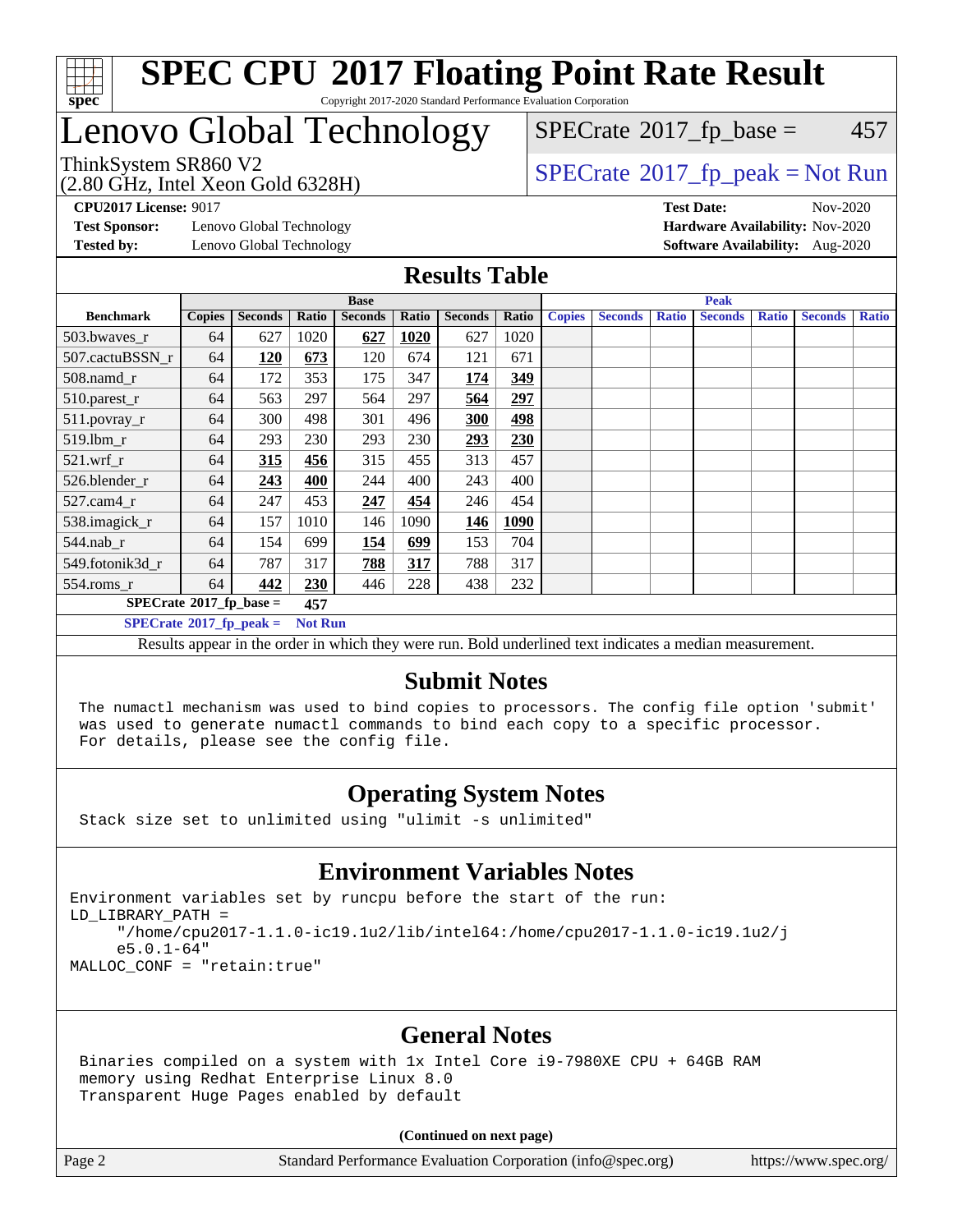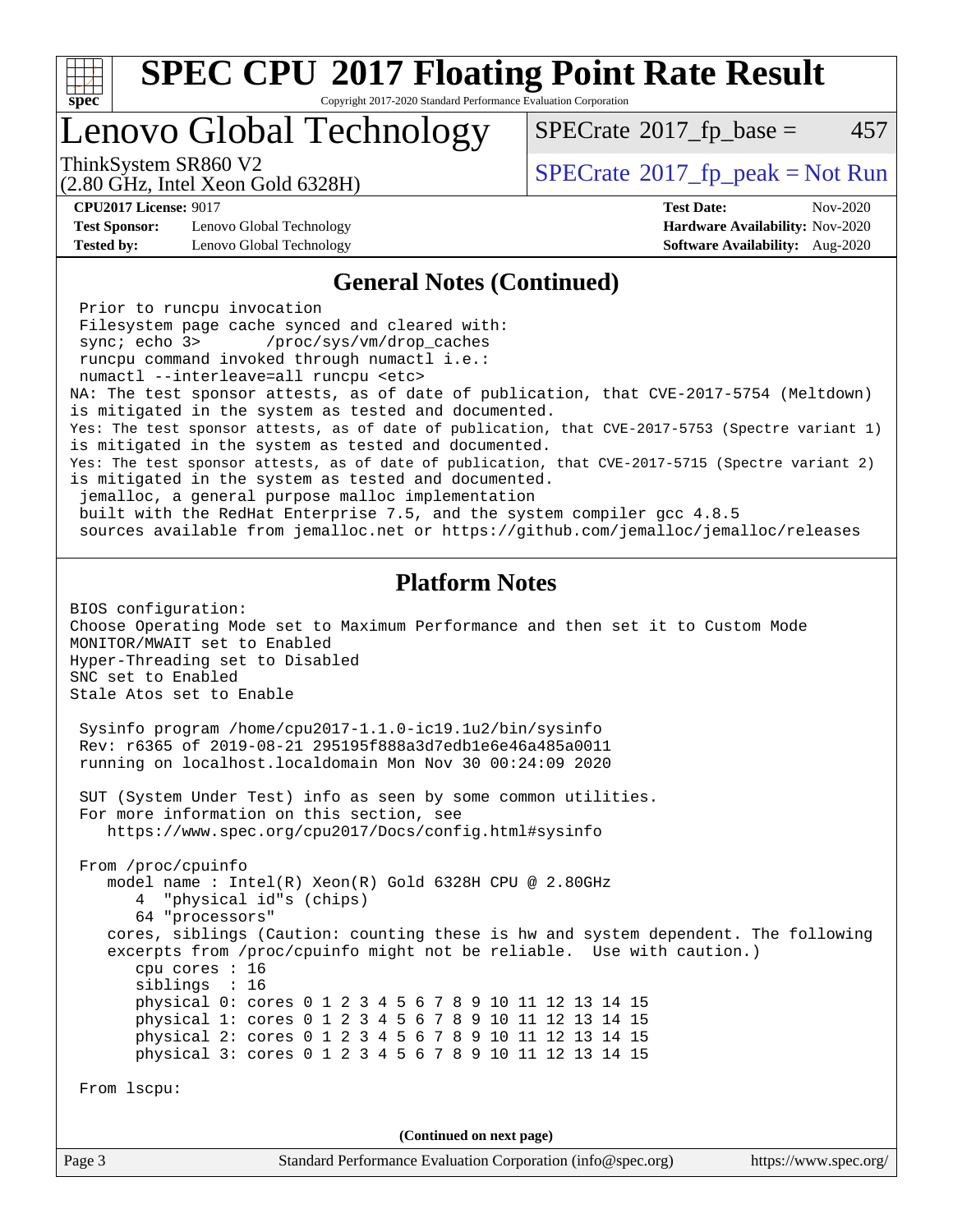

Lenovo Global Technology

 $SPECTate@2017<sub>fr</sub> base = 457$ 

(2.80 GHz, Intel Xeon Gold 6328H)

ThinkSystem SR860 V2<br>  $\begin{array}{c}\n\text{SPECrate} \textcircled{2017\_fp\_peak} = \text{Not Run} \\
\text{SPECrate} \textcircled{2017\_fp\_peak} = \text{Not Run} \\
\end{array}$  $\begin{array}{c}\n\text{SPECrate} \textcircled{2017\_fp\_peak} = \text{Not Run} \\
\text{SPECrate} \textcircled{2017\_fp\_peak} = \text{Not Run} \\
\end{array}$  $\begin{array}{c}\n\text{SPECrate} \textcircled{2017\_fp\_peak} = \text{Not Run} \\
\text{SPECrate} \textcircled{2017\_fp\_peak} = \text{Not Run} \\
\end{array}$ 

**[Test Sponsor:](http://www.spec.org/auto/cpu2017/Docs/result-fields.html#TestSponsor)** Lenovo Global Technology **[Hardware Availability:](http://www.spec.org/auto/cpu2017/Docs/result-fields.html#HardwareAvailability)** Nov-2020 **[Tested by:](http://www.spec.org/auto/cpu2017/Docs/result-fields.html#Testedby)** Lenovo Global Technology **[Software Availability:](http://www.spec.org/auto/cpu2017/Docs/result-fields.html#SoftwareAvailability)** Aug-2020

**[CPU2017 License:](http://www.spec.org/auto/cpu2017/Docs/result-fields.html#CPU2017License)** 9017 **[Test Date:](http://www.spec.org/auto/cpu2017/Docs/result-fields.html#TestDate)** Nov-2020

#### **[Platform Notes \(Continued\)](http://www.spec.org/auto/cpu2017/Docs/result-fields.html#PlatformNotes)**

| Architecture:<br>$CPU$ op-mode( $s$ ):<br>Byte Order:<br>CPU(s):<br>On-line CPU(s) list: $0-63$ | x86 64<br>$32$ -bit, $64$ -bit<br>Little Endian<br>64                                                                                                                   |
|-------------------------------------------------------------------------------------------------|-------------------------------------------------------------------------------------------------------------------------------------------------------------------------|
| Thread(s) per core:                                                                             | $\mathbf{1}$                                                                                                                                                            |
| Core(s) per socket:                                                                             | 16                                                                                                                                                                      |
| Socket(s):                                                                                      | $\overline{4}$                                                                                                                                                          |
| NUMA $node(s)$ :                                                                                | 8                                                                                                                                                                       |
| Vendor ID:                                                                                      | GenuineIntel                                                                                                                                                            |
| CPU family:                                                                                     | 6                                                                                                                                                                       |
| Model:                                                                                          | 85                                                                                                                                                                      |
| Model name:                                                                                     | $Intel(R)$ Xeon $(R)$ Gold 6328H CPU @ 2.80GHz                                                                                                                          |
| Stepping:                                                                                       | 11                                                                                                                                                                      |
| CPU MHz:                                                                                        | 3508.064                                                                                                                                                                |
| CPU max MHz:                                                                                    | 4300.0000                                                                                                                                                               |
| CPU min MHz:                                                                                    | 1000.0000                                                                                                                                                               |
| BogoMIPS:                                                                                       | 5600.00                                                                                                                                                                 |
| Virtualization:                                                                                 | $VT - x$                                                                                                                                                                |
| Lld cache:                                                                                      | 32K                                                                                                                                                                     |
| Lli cache:                                                                                      | 32K                                                                                                                                                                     |
| $L2$ cache:                                                                                     | 1024K                                                                                                                                                                   |
| L3 cache:                                                                                       | 22528K                                                                                                                                                                  |
| NUMA node0 CPU(s):                                                                              | 0-3,8-11                                                                                                                                                                |
| NUMA $node1$ $CPU(s):$                                                                          | 4-7,12-15                                                                                                                                                               |
| NUMA $node2$ $CPU(s):$                                                                          | 16-19,24-27                                                                                                                                                             |
| NUMA $node3$ $CPU(s):$                                                                          | $20 - 23, 28 - 31$                                                                                                                                                      |
| NUMA $node4$ $CPU(s):$                                                                          | $32 - 35, 40 - 43$                                                                                                                                                      |
| NUMA $node5$ $CPU(s):$                                                                          | $36 - 39, 44 - 47$                                                                                                                                                      |
| NUMA node6 CPU(s):                                                                              | 48-51,56-59                                                                                                                                                             |
| NUMA $node7$ $CPU(s)$ :                                                                         | $52 - 55, 60 - 63$                                                                                                                                                      |
| Flags:                                                                                          | fpu vme de pse tsc msr pae mce cx8 apic sep mtrr pge mca cmov                                                                                                           |
|                                                                                                 | pat pse36 clflush dts acpi mmx fxsr sse sse2 ss ht tm pbe syscall nx pdpelgb rdtscp                                                                                     |
|                                                                                                 | lm constant_tsc art arch_perfmon pebs bts rep_good nopl xtopology nonstop_tsc cpuid                                                                                     |
|                                                                                                 | aperfmperf pni pclmulgdg dtes64 monitor ds_cpl vmx smx est tm2 ssse3 sdbg fma cx16<br>xtpr pdcm pcid dca sse4_1 sse4_2 x2apic movbe popcnt tsc_deadline_timer aes xsave |
|                                                                                                 | ct also calculated label la alma decomposition and also la also la also la la also la la la la la la                                                                    |

 avx f16c rdrand lahf\_lm abm 3dnowprefetch cpuid\_fault epb cat\_l3 cdp\_l3 invpcid\_single intel\_ppin ssbd mba ibrs ibpb stibp ibrs\_enhanced tpr\_shadow vnmi flexpriority ept vpid fsgsbase tsc\_adjust bmi1 hle avx2 smep bmi2 erms invpcid rtm cqm mpx rdt\_a avx512f avx512dq rdseed adx smap clflushopt clwb intel\_pt avx512cd avx512bw avx512vl xsaveopt xsavec xgetbv1 xsaves cqm\_llc cqm\_occup\_llc cqm\_mbm\_total cqm\_mbm\_local avx512\_bf16 dtherm ida arat pln pts pku ospke avx512\_vnni md\_clear flush\_l1d arch\_capabilities

 /proc/cpuinfo cache data cache size : 22528 KB

**(Continued on next page)**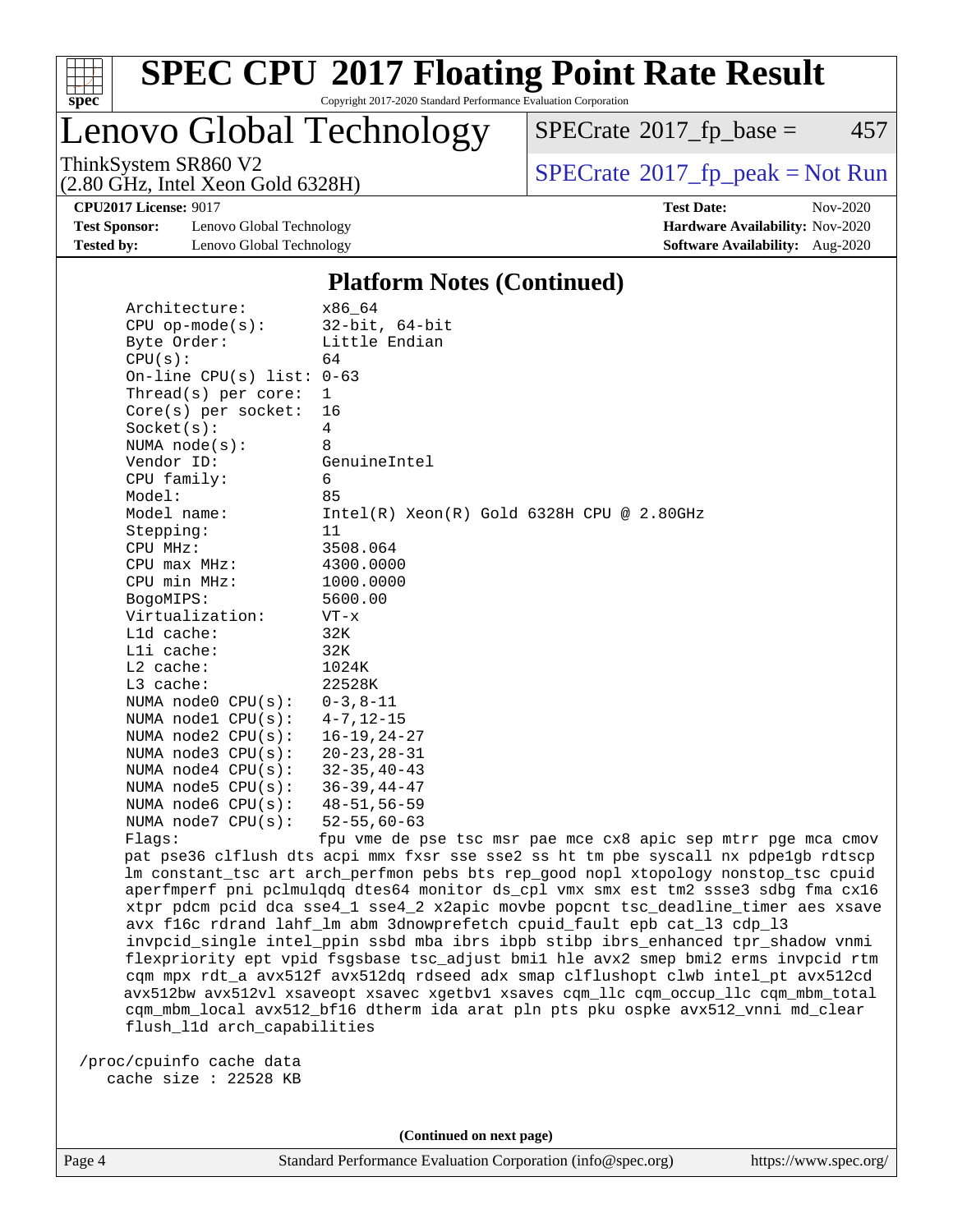

# **[SPEC CPU](http://www.spec.org/auto/cpu2017/Docs/result-fields.html#SPECCPU2017FloatingPointRateResult)[2017 Floating Point Rate Result](http://www.spec.org/auto/cpu2017/Docs/result-fields.html#SPECCPU2017FloatingPointRateResult)**

Copyright 2017-2020 Standard Performance Evaluation Corporation

Lenovo Global Technology

 $SPECTate@2017<sub>fr</sub> base = 457$ 

(2.80 GHz, Intel Xeon Gold 6328H)

ThinkSystem SR860 V2<br>(2.80 GHz, Intel Xeon Gold 6328H)  $\vert$  [SPECrate](http://www.spec.org/auto/cpu2017/Docs/result-fields.html#SPECrate2017fppeak)®[2017\\_fp\\_peak = N](http://www.spec.org/auto/cpu2017/Docs/result-fields.html#SPECrate2017fppeak)ot Run

**[Test Sponsor:](http://www.spec.org/auto/cpu2017/Docs/result-fields.html#TestSponsor)** Lenovo Global Technology **[Hardware Availability:](http://www.spec.org/auto/cpu2017/Docs/result-fields.html#HardwareAvailability)** Nov-2020 **[Tested by:](http://www.spec.org/auto/cpu2017/Docs/result-fields.html#Testedby)** Lenovo Global Technology **[Software Availability:](http://www.spec.org/auto/cpu2017/Docs/result-fields.html#SoftwareAvailability)** Aug-2020

**[CPU2017 License:](http://www.spec.org/auto/cpu2017/Docs/result-fields.html#CPU2017License)** 9017 **[Test Date:](http://www.spec.org/auto/cpu2017/Docs/result-fields.html#TestDate)** Nov-2020

### **[Platform Notes \(Continued\)](http://www.spec.org/auto/cpu2017/Docs/result-fields.html#PlatformNotes)**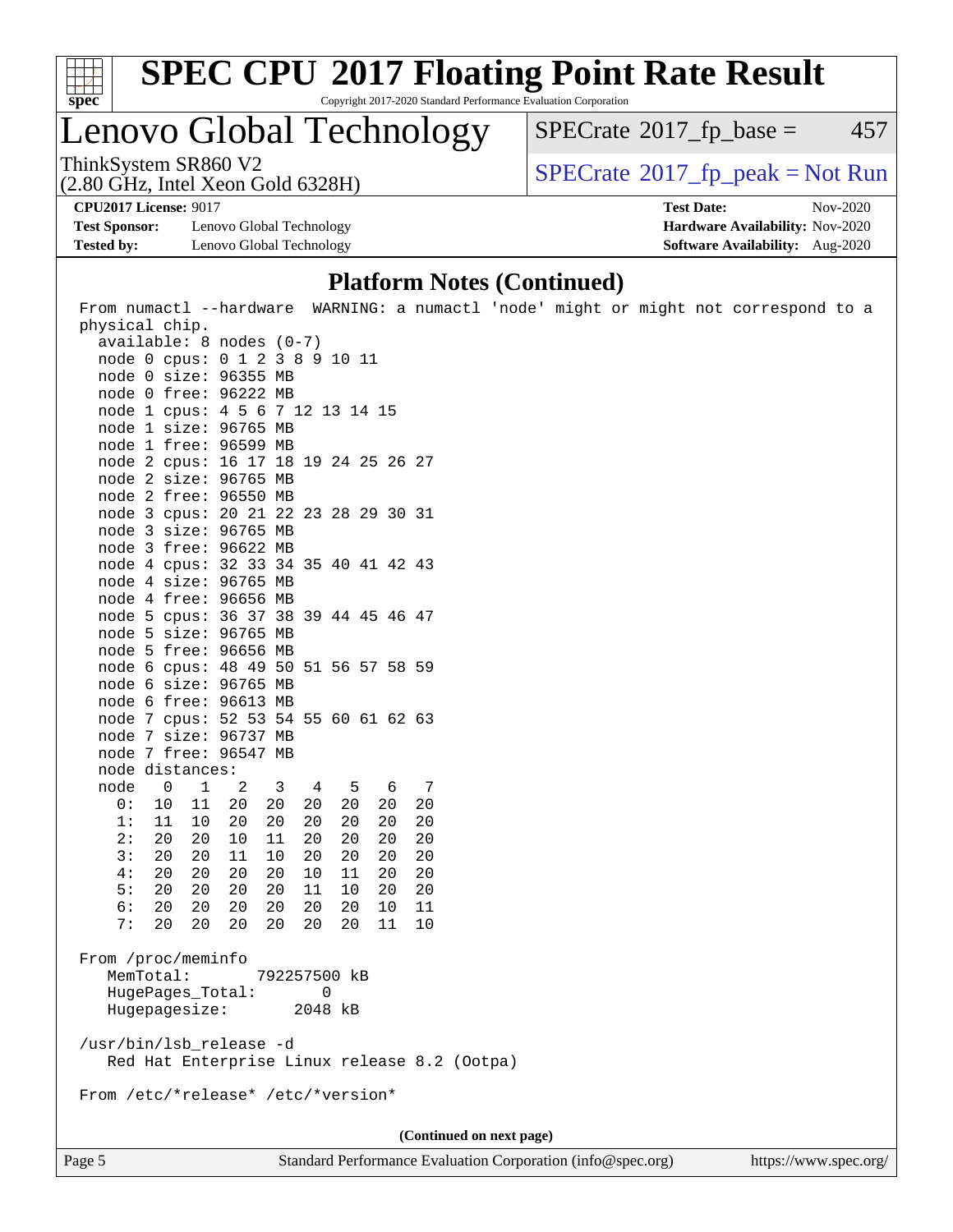

# **[SPEC CPU](http://www.spec.org/auto/cpu2017/Docs/result-fields.html#SPECCPU2017FloatingPointRateResult)[2017 Floating Point Rate Result](http://www.spec.org/auto/cpu2017/Docs/result-fields.html#SPECCPU2017FloatingPointRateResult)**

Copyright 2017-2020 Standard Performance Evaluation Corporation

Lenovo Global Technology

 $SPECTate@2017_fp\_base = 457$ 

(2.80 GHz, Intel Xeon Gold 6328H)

ThinkSystem SR860 V2<br>  $(2.80 \text{ GHz})$  Intel Xeon Gold 6328H)

**[Test Sponsor:](http://www.spec.org/auto/cpu2017/Docs/result-fields.html#TestSponsor)** Lenovo Global Technology **[Hardware Availability:](http://www.spec.org/auto/cpu2017/Docs/result-fields.html#HardwareAvailability)** Nov-2020 **[Tested by:](http://www.spec.org/auto/cpu2017/Docs/result-fields.html#Testedby)** Lenovo Global Technology **[Software Availability:](http://www.spec.org/auto/cpu2017/Docs/result-fields.html#SoftwareAvailability)** Aug-2020

**[CPU2017 License:](http://www.spec.org/auto/cpu2017/Docs/result-fields.html#CPU2017License)** 9017 **[Test Date:](http://www.spec.org/auto/cpu2017/Docs/result-fields.html#TestDate)** Nov-2020

### **[Platform Notes \(Continued\)](http://www.spec.org/auto/cpu2017/Docs/result-fields.html#PlatformNotes)**

| os-release:<br>NAME="Red Hat Enterprise Linux"                                                                               |
|------------------------------------------------------------------------------------------------------------------------------|
| VERSION="8.2 (Ootpa)"<br>ID="rhel"                                                                                           |
| ID_LIKE="fedora"                                                                                                             |
| VERSION_ID="8.2"                                                                                                             |
| PLATFORM_ID="platform:el8"                                                                                                   |
| PRETTY_NAME="Red Hat Enterprise Linux 8.2 (Ootpa)"                                                                           |
| $ANSI\_COLOR = "0; 31"$                                                                                                      |
| redhat-release: Red Hat Enterprise Linux release 8.2 (Ootpa)<br>system-release: Red Hat Enterprise Linux release 8.2 (Ootpa) |
| system-release-cpe: cpe:/o:redhat:enterprise_linux:8.2:ga                                                                    |
|                                                                                                                              |
| uname $-a$ :                                                                                                                 |
| Linux localhost.localdomain 4.18.0-193.el8.x86_64 #1 SMP Fri Mar 27 14:35:58 UTC 2020<br>x86_64 x86_64 x86_64 GNU/Linux      |
| Kernel self-reported vulnerability status:                                                                                   |
| Not affected<br>itlb_multihit:                                                                                               |
| CVE-2018-3620 (L1 Terminal Fault):<br>Not affected                                                                           |
| Microarchitectural Data Sampling:<br>Not affected                                                                            |
| CVE-2017-5754 (Meltdown):<br>Not affected                                                                                    |
| CVE-2018-3639 (Speculative Store Bypass): Mitigation: Speculative Store Bypass disabled<br>via prctl and seccomp             |
| Mitigation: usercopy/swapgs barriers and __user<br>$CVE-2017-5753$ (Spectre variant 1):<br>pointer sanitization              |
| $CVE-2017-5715$ (Spectre variant 2):<br>Mitigation: Enhanced IBRS, IBPB: conditional,                                        |
| RSB filling<br>Not affected<br>tsx_async_abort:                                                                              |
|                                                                                                                              |
| run-level 3 Nov 30 00:17                                                                                                     |
| SPEC is set to: /home/cpu2017-1.1.0-ic19.1u2                                                                                 |
| Filesystem Type Size Used Avail Use% Mounted on                                                                              |
| /dev/sda3 xfs 892G 36G 856G<br>$5\%$ /                                                                                       |
| From /sys/devices/virtual/dmi/id                                                                                             |
| BIOS:<br>Lenovo M5E107H-1.00 10/18/2020                                                                                      |
| Vendor:<br>Lenovo                                                                                                            |
| Product: ThinkSystem SR860 V2                                                                                                |
| Product Family: ThinkSystem                                                                                                  |
| Serial: none                                                                                                                 |
| Additional information from dmidecode follows. WARNING: Use caution when you interpret                                       |
| this section. The 'dmidecode' program reads system data which is "intended to allow                                          |
| hardware to be accurately determined", but the intent may not be met, as there are                                           |
| (Continued on next page)                                                                                                     |
| Standard Performance Evaluation Corporation (info@spec.org)<br>https://www.spec.org/<br>Page 6                               |
|                                                                                                                              |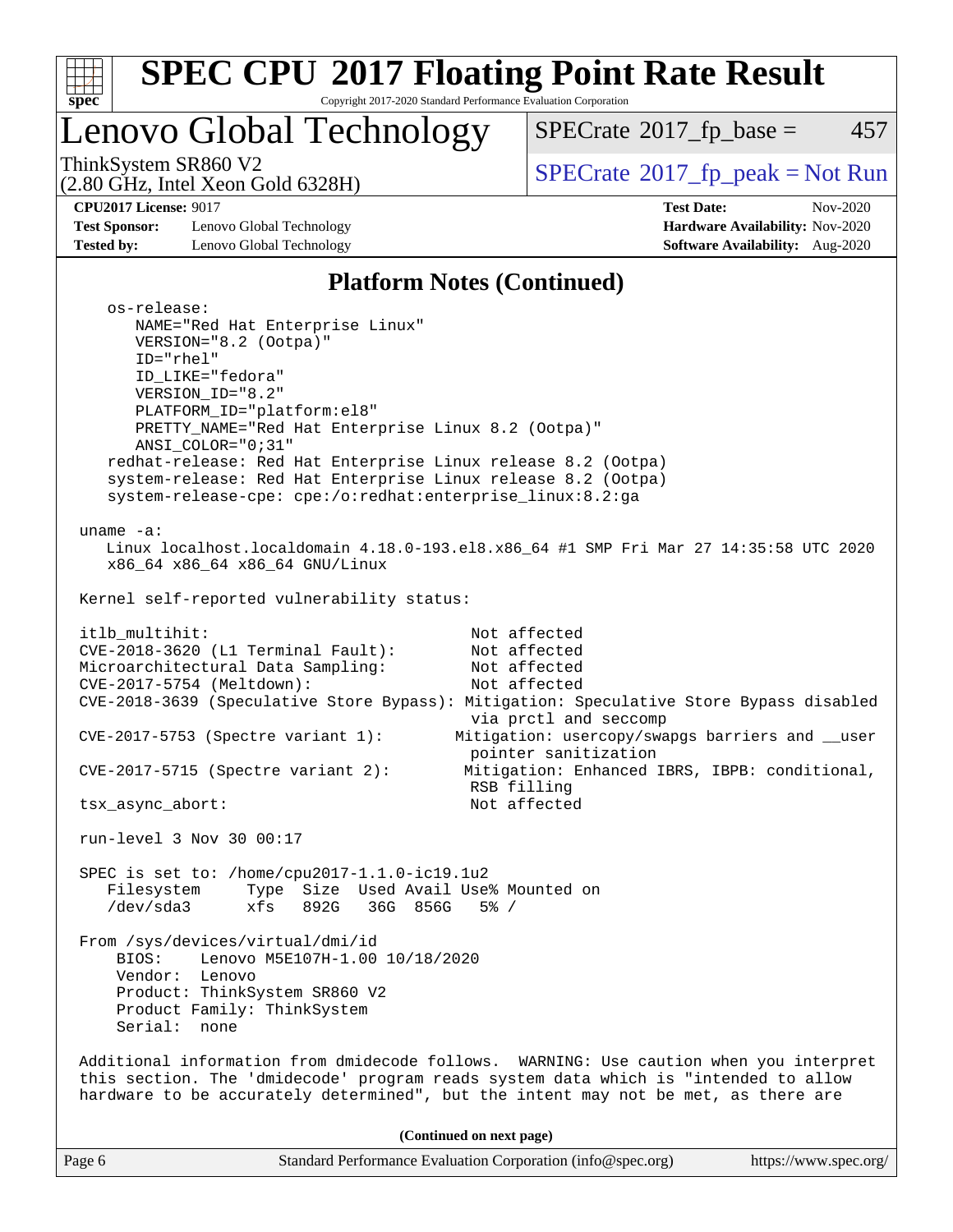

## Lenovo Global Technology

 $SPECTate@2017<sub>fr</sub> base = 457$ 

(2.80 GHz, Intel Xeon Gold 6328H)

ThinkSystem SR860 V2<br>  $\begin{array}{c} \text{SPECTI}_{\text{S}} \text{SFR} = \text{Not Run} \\ \text{SPECTI}_{\text{S}} \text{SFR} = \text{Not Run} \end{array}$ 

**[Test Sponsor:](http://www.spec.org/auto/cpu2017/Docs/result-fields.html#TestSponsor)** Lenovo Global Technology **[Hardware Availability:](http://www.spec.org/auto/cpu2017/Docs/result-fields.html#HardwareAvailability)** Nov-2020 **[Tested by:](http://www.spec.org/auto/cpu2017/Docs/result-fields.html#Testedby)** Lenovo Global Technology **[Software Availability:](http://www.spec.org/auto/cpu2017/Docs/result-fields.html#SoftwareAvailability)** Aug-2020

**[CPU2017 License:](http://www.spec.org/auto/cpu2017/Docs/result-fields.html#CPU2017License)** 9017 **[Test Date:](http://www.spec.org/auto/cpu2017/Docs/result-fields.html#TestDate)** Nov-2020

#### **[Platform Notes \(Continued\)](http://www.spec.org/auto/cpu2017/Docs/result-fields.html#PlatformNotes)**

 frequent changes to hardware, firmware, and the "DMTF SMBIOS" standard. Memory:

48x SK Hynix HMA82GR7CJR8N-XN 16 GB 2 rank 3200

 (End of data from sysinfo program) Memory on this system run at 2933 MHz due to CPU limitation.

### **[Compiler Version Notes](http://www.spec.org/auto/cpu2017/Docs/result-fields.html#CompilerVersionNotes)**

============================================================================== C  $| 519.1bm_r(base) 538.imagick_r(base) 544.nab_r(base)$ ------------------------------------------------------------------------------ Intel(R) C Compiler for applications running on Intel(R) 64, Version 19.1.2.275 Build 20200604 Copyright (C) 1985-2020 Intel Corporation. All rights reserved. ------------------------------------------------------------------------------ ==============================================================================  $C++$  | 508.namd\_r(base) 510.parest\_r(base) ------------------------------------------------------------------------------ Intel(R) C++ Compiler for applications running on Intel(R) 64, Version 19.1.2.275 Build 20200604 Copyright (C) 1985-2020 Intel Corporation. All rights reserved. ------------------------------------------------------------------------------ ==============================================================================  $C++$ ,  $C$  | 511.povray\_r(base) 526.blender\_r(base) ------------------------------------------------------------------------------ Intel(R) C++ Compiler for applications running on Intel(R) 64, Version 19.1.2.275 Build 20200604 Copyright (C) 1985-2020 Intel Corporation. All rights reserved. Intel(R) C Compiler for applications running on Intel(R) 64, Version 19.1.2.275 Build 20200604 Copyright (C) 1985-2020 Intel Corporation. All rights reserved. ------------------------------------------------------------------------------ ============================================================================== C++, C, Fortran | 507.cactuBSSN\_r(base) ------------------------------------------------------------------------------ Intel(R) C++ Compiler for applications running on Intel(R) 64, Version 19.1.2.275 Build 20200604 Copyright (C) 1985-2020 Intel Corporation. All rights reserved. Intel(R) C Compiler for applications running on Intel(R) 64, Version 19.1.2.275 Build 20200604 Copyright (C) 1985-2020 Intel Corporation. All rights reserved. Intel(R) Fortran Intel(R) 64 Compiler for applications running on Intel(R) **(Continued on next page)**

Page 7 Standard Performance Evaluation Corporation [\(info@spec.org\)](mailto:info@spec.org) <https://www.spec.org/>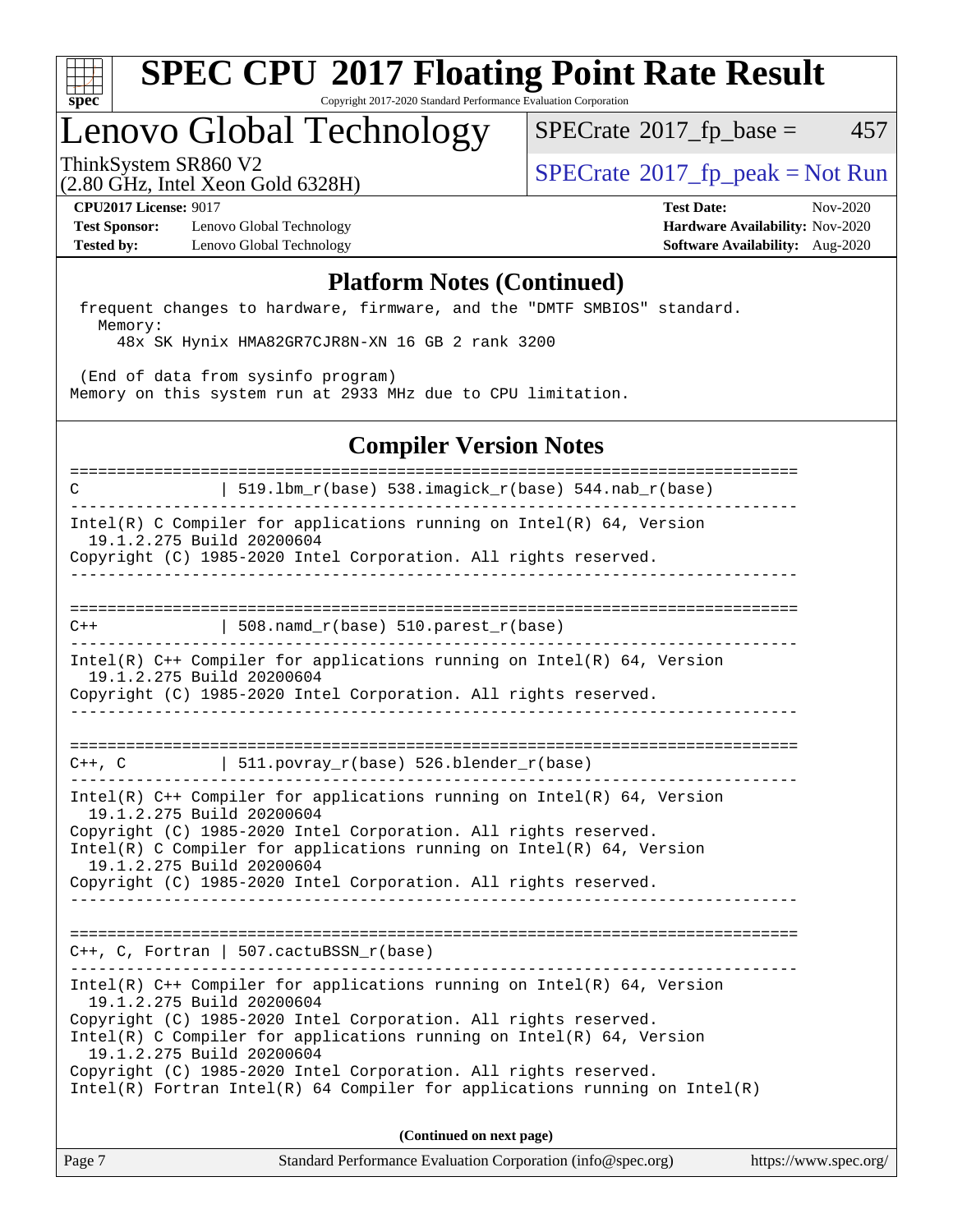

# **[SPEC CPU](http://www.spec.org/auto/cpu2017/Docs/result-fields.html#SPECCPU2017FloatingPointRateResult)[2017 Floating Point Rate Result](http://www.spec.org/auto/cpu2017/Docs/result-fields.html#SPECCPU2017FloatingPointRateResult)**

Copyright 2017-2020 Standard Performance Evaluation Corporation

Lenovo Global Technology

 $SPECTate@2017_fp\_base = 457$ 

(2.80 GHz, Intel Xeon Gold 6328H)

ThinkSystem SR860 V2<br>  $\begin{array}{c}\n\text{SPECrate} \textcirc 2017\_fp\_peak = Not Run \\
\text{SPECrate} \textcirc 2017\_fp\_peak = Not Run\n\end{array}$  $\begin{array}{c}\n\text{SPECrate} \textcirc 2017\_fp\_peak = Not Run \\
\text{SPECrate} \textcirc 2017\_fp\_peak = Not Run\n\end{array}$  $\begin{array}{c}\n\text{SPECrate} \textcirc 2017\_fp\_peak = Not Run \\
\text{SPECrate} \textcirc 2017\_fp\_peak = Not Run\n\end{array}$ 

**[Test Sponsor:](http://www.spec.org/auto/cpu2017/Docs/result-fields.html#TestSponsor)** Lenovo Global Technology **[Hardware Availability:](http://www.spec.org/auto/cpu2017/Docs/result-fields.html#HardwareAvailability)** Nov-2020 **[Tested by:](http://www.spec.org/auto/cpu2017/Docs/result-fields.html#Testedby)** Lenovo Global Technology **[Software Availability:](http://www.spec.org/auto/cpu2017/Docs/result-fields.html#SoftwareAvailability)** Aug-2020

**[CPU2017 License:](http://www.spec.org/auto/cpu2017/Docs/result-fields.html#CPU2017License)** 9017 **[Test Date:](http://www.spec.org/auto/cpu2017/Docs/result-fields.html#TestDate)** Nov-2020

### **[Compiler Version Notes \(Continued\)](http://www.spec.org/auto/cpu2017/Docs/result-fields.html#CompilerVersionNotes)**

|                           | 64, Version 19.1.2.275 Build 20200623<br>Copyright (C) 1985-2020 Intel Corporation. All rights reserved.                                                                                                                                                                                                                             |  |
|---------------------------|--------------------------------------------------------------------------------------------------------------------------------------------------------------------------------------------------------------------------------------------------------------------------------------------------------------------------------------|--|
|                           | Fortran $\vert$ 503.bwaves r(base) 549.fotonik3d r(base) 554.roms r(base)                                                                                                                                                                                                                                                            |  |
|                           | Intel(R) Fortran Intel(R) 64 Compiler for applications running on Intel(R)<br>64, Version 19.1.2.275 Build 20200623<br>Copyright (C) 1985-2020 Intel Corporation. All rights reserved.                                                                                                                                               |  |
|                           | Fortran, C $\vert$ 521.wrf r(base) 527.cam4 r(base)                                                                                                                                                                                                                                                                                  |  |
| 19.1.2.275 Build 20200604 | Intel(R) Fortran Intel(R) 64 Compiler for applications running on Intel(R)<br>64, Version 19.1.2.275 Build 20200623<br>Copyright (C) 1985-2020 Intel Corporation. All rights reserved.<br>Intel(R) C Compiler for applications running on Intel(R) $64$ , Version<br>Copyright (C) 1985-2020 Intel Corporation. All rights reserved. |  |

### **[Base Compiler Invocation](http://www.spec.org/auto/cpu2017/Docs/result-fields.html#BaseCompilerInvocation)**

[C benchmarks](http://www.spec.org/auto/cpu2017/Docs/result-fields.html#Cbenchmarks): [icc](http://www.spec.org/cpu2017/results/res2020q4/cpu2017-20201207-24545.flags.html#user_CCbase_intel_icc_66fc1ee009f7361af1fbd72ca7dcefbb700085f36577c54f309893dd4ec40d12360134090235512931783d35fd58c0460139e722d5067c5574d8eaf2b3e37e92)

[C++ benchmarks:](http://www.spec.org/auto/cpu2017/Docs/result-fields.html#CXXbenchmarks) [icpc](http://www.spec.org/cpu2017/results/res2020q4/cpu2017-20201207-24545.flags.html#user_CXXbase_intel_icpc_c510b6838c7f56d33e37e94d029a35b4a7bccf4766a728ee175e80a419847e808290a9b78be685c44ab727ea267ec2f070ec5dc83b407c0218cded6866a35d07)

[Fortran benchmarks](http://www.spec.org/auto/cpu2017/Docs/result-fields.html#Fortranbenchmarks): [ifort](http://www.spec.org/cpu2017/results/res2020q4/cpu2017-20201207-24545.flags.html#user_FCbase_intel_ifort_8111460550e3ca792625aed983ce982f94888b8b503583aa7ba2b8303487b4d8a21a13e7191a45c5fd58ff318f48f9492884d4413fa793fd88dd292cad7027ca)

[Benchmarks using both Fortran and C](http://www.spec.org/auto/cpu2017/Docs/result-fields.html#BenchmarksusingbothFortranandC): [ifort](http://www.spec.org/cpu2017/results/res2020q4/cpu2017-20201207-24545.flags.html#user_CC_FCbase_intel_ifort_8111460550e3ca792625aed983ce982f94888b8b503583aa7ba2b8303487b4d8a21a13e7191a45c5fd58ff318f48f9492884d4413fa793fd88dd292cad7027ca) [icc](http://www.spec.org/cpu2017/results/res2020q4/cpu2017-20201207-24545.flags.html#user_CC_FCbase_intel_icc_66fc1ee009f7361af1fbd72ca7dcefbb700085f36577c54f309893dd4ec40d12360134090235512931783d35fd58c0460139e722d5067c5574d8eaf2b3e37e92)

[Benchmarks using both C and C++](http://www.spec.org/auto/cpu2017/Docs/result-fields.html#BenchmarksusingbothCandCXX): [icpc](http://www.spec.org/cpu2017/results/res2020q4/cpu2017-20201207-24545.flags.html#user_CC_CXXbase_intel_icpc_c510b6838c7f56d33e37e94d029a35b4a7bccf4766a728ee175e80a419847e808290a9b78be685c44ab727ea267ec2f070ec5dc83b407c0218cded6866a35d07) [icc](http://www.spec.org/cpu2017/results/res2020q4/cpu2017-20201207-24545.flags.html#user_CC_CXXbase_intel_icc_66fc1ee009f7361af1fbd72ca7dcefbb700085f36577c54f309893dd4ec40d12360134090235512931783d35fd58c0460139e722d5067c5574d8eaf2b3e37e92)

[Benchmarks using Fortran, C, and C++:](http://www.spec.org/auto/cpu2017/Docs/result-fields.html#BenchmarksusingFortranCandCXX) [icpc](http://www.spec.org/cpu2017/results/res2020q4/cpu2017-20201207-24545.flags.html#user_CC_CXX_FCbase_intel_icpc_c510b6838c7f56d33e37e94d029a35b4a7bccf4766a728ee175e80a419847e808290a9b78be685c44ab727ea267ec2f070ec5dc83b407c0218cded6866a35d07) [icc](http://www.spec.org/cpu2017/results/res2020q4/cpu2017-20201207-24545.flags.html#user_CC_CXX_FCbase_intel_icc_66fc1ee009f7361af1fbd72ca7dcefbb700085f36577c54f309893dd4ec40d12360134090235512931783d35fd58c0460139e722d5067c5574d8eaf2b3e37e92) [ifort](http://www.spec.org/cpu2017/results/res2020q4/cpu2017-20201207-24545.flags.html#user_CC_CXX_FCbase_intel_ifort_8111460550e3ca792625aed983ce982f94888b8b503583aa7ba2b8303487b4d8a21a13e7191a45c5fd58ff318f48f9492884d4413fa793fd88dd292cad7027ca)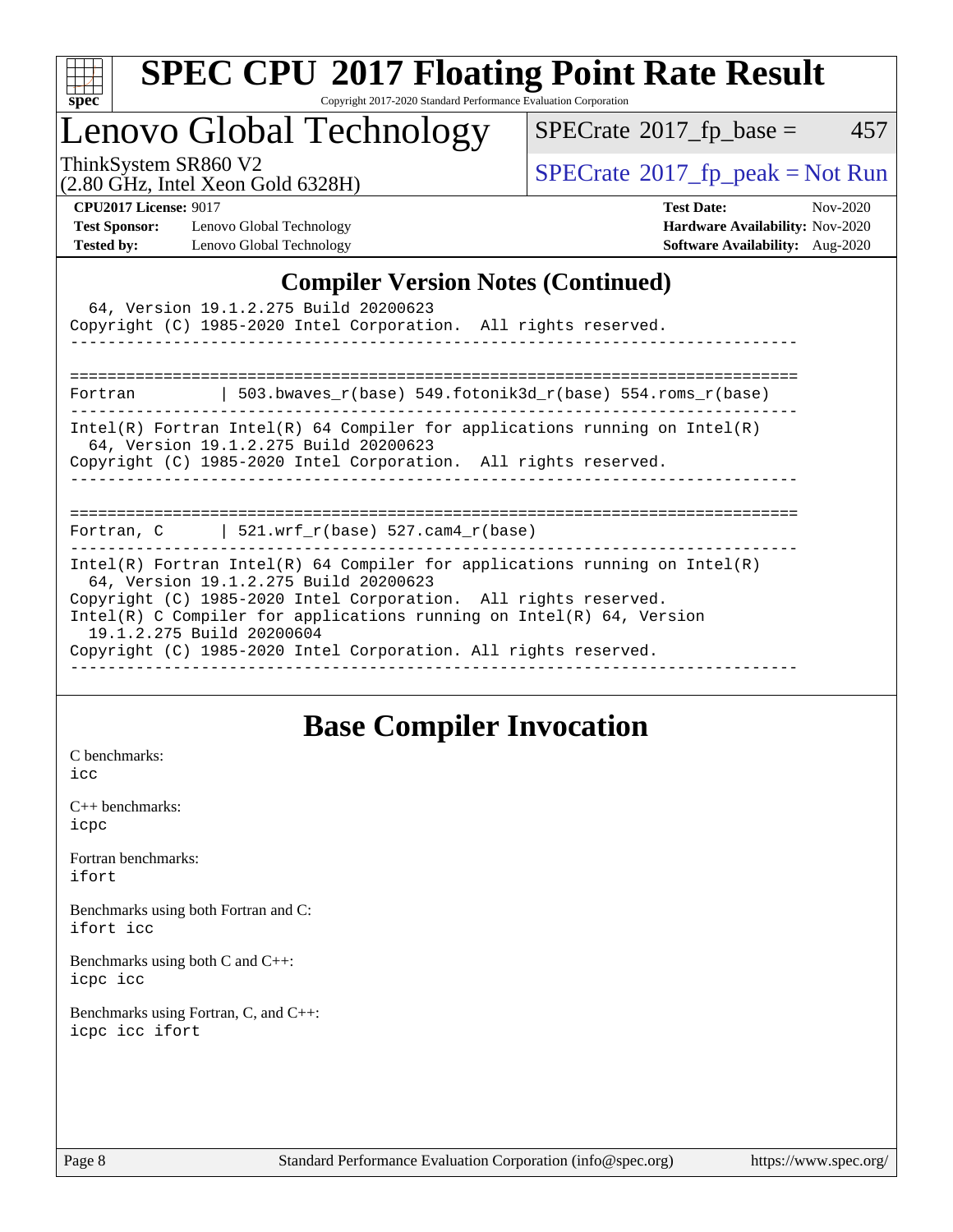

### Lenovo Global Technology

 $SPECTate$ <sup>®</sup>[2017\\_fp\\_base =](http://www.spec.org/auto/cpu2017/Docs/result-fields.html#SPECrate2017fpbase) 457

(2.80 GHz, Intel Xeon Gold 6328H)

ThinkSystem SR860 V2<br>  $\begin{array}{c} \text{SPECrate} \textcircled{2017} \text{ fp\_peak} = \text{Not Run} \end{array}$  $\begin{array}{c} \text{SPECrate} \textcircled{2017} \text{ fp\_peak} = \text{Not Run} \end{array}$  $\begin{array}{c} \text{SPECrate} \textcircled{2017} \text{ fp\_peak} = \text{Not Run} \end{array}$ 

**[Test Sponsor:](http://www.spec.org/auto/cpu2017/Docs/result-fields.html#TestSponsor)** Lenovo Global Technology **[Hardware Availability:](http://www.spec.org/auto/cpu2017/Docs/result-fields.html#HardwareAvailability)** Nov-2020 **[Tested by:](http://www.spec.org/auto/cpu2017/Docs/result-fields.html#Testedby)** Lenovo Global Technology **[Software Availability:](http://www.spec.org/auto/cpu2017/Docs/result-fields.html#SoftwareAvailability)** Aug-2020

**[CPU2017 License:](http://www.spec.org/auto/cpu2017/Docs/result-fields.html#CPU2017License)** 9017 **[Test Date:](http://www.spec.org/auto/cpu2017/Docs/result-fields.html#TestDate)** Nov-2020

### **[Base Portability Flags](http://www.spec.org/auto/cpu2017/Docs/result-fields.html#BasePortabilityFlags)**

 503.bwaves\_r: [-DSPEC\\_LP64](http://www.spec.org/cpu2017/results/res2020q4/cpu2017-20201207-24545.flags.html#suite_basePORTABILITY503_bwaves_r_DSPEC_LP64) 507.cactuBSSN\_r: [-DSPEC\\_LP64](http://www.spec.org/cpu2017/results/res2020q4/cpu2017-20201207-24545.flags.html#suite_basePORTABILITY507_cactuBSSN_r_DSPEC_LP64) 508.namd\_r: [-DSPEC\\_LP64](http://www.spec.org/cpu2017/results/res2020q4/cpu2017-20201207-24545.flags.html#suite_basePORTABILITY508_namd_r_DSPEC_LP64) 510.parest\_r: [-DSPEC\\_LP64](http://www.spec.org/cpu2017/results/res2020q4/cpu2017-20201207-24545.flags.html#suite_basePORTABILITY510_parest_r_DSPEC_LP64) 511.povray\_r: [-DSPEC\\_LP64](http://www.spec.org/cpu2017/results/res2020q4/cpu2017-20201207-24545.flags.html#suite_basePORTABILITY511_povray_r_DSPEC_LP64) 519.lbm\_r: [-DSPEC\\_LP64](http://www.spec.org/cpu2017/results/res2020q4/cpu2017-20201207-24545.flags.html#suite_basePORTABILITY519_lbm_r_DSPEC_LP64) 521.wrf\_r: [-DSPEC\\_LP64](http://www.spec.org/cpu2017/results/res2020q4/cpu2017-20201207-24545.flags.html#suite_basePORTABILITY521_wrf_r_DSPEC_LP64) [-DSPEC\\_CASE\\_FLAG](http://www.spec.org/cpu2017/results/res2020q4/cpu2017-20201207-24545.flags.html#b521.wrf_r_baseCPORTABILITY_DSPEC_CASE_FLAG) [-convert big\\_endian](http://www.spec.org/cpu2017/results/res2020q4/cpu2017-20201207-24545.flags.html#user_baseFPORTABILITY521_wrf_r_convert_big_endian_c3194028bc08c63ac5d04de18c48ce6d347e4e562e8892b8bdbdc0214820426deb8554edfa529a3fb25a586e65a3d812c835984020483e7e73212c4d31a38223) 526.blender\_r: [-DSPEC\\_LP64](http://www.spec.org/cpu2017/results/res2020q4/cpu2017-20201207-24545.flags.html#suite_basePORTABILITY526_blender_r_DSPEC_LP64) [-DSPEC\\_LINUX](http://www.spec.org/cpu2017/results/res2020q4/cpu2017-20201207-24545.flags.html#b526.blender_r_baseCPORTABILITY_DSPEC_LINUX) [-funsigned-char](http://www.spec.org/cpu2017/results/res2020q4/cpu2017-20201207-24545.flags.html#user_baseCPORTABILITY526_blender_r_force_uchar_40c60f00ab013830e2dd6774aeded3ff59883ba5a1fc5fc14077f794d777847726e2a5858cbc7672e36e1b067e7e5c1d9a74f7176df07886a243d7cc18edfe67) 527.cam4\_r: [-DSPEC\\_LP64](http://www.spec.org/cpu2017/results/res2020q4/cpu2017-20201207-24545.flags.html#suite_basePORTABILITY527_cam4_r_DSPEC_LP64) [-DSPEC\\_CASE\\_FLAG](http://www.spec.org/cpu2017/results/res2020q4/cpu2017-20201207-24545.flags.html#b527.cam4_r_baseCPORTABILITY_DSPEC_CASE_FLAG) 538.imagick\_r: [-DSPEC\\_LP64](http://www.spec.org/cpu2017/results/res2020q4/cpu2017-20201207-24545.flags.html#suite_basePORTABILITY538_imagick_r_DSPEC_LP64) 544.nab\_r: [-DSPEC\\_LP64](http://www.spec.org/cpu2017/results/res2020q4/cpu2017-20201207-24545.flags.html#suite_basePORTABILITY544_nab_r_DSPEC_LP64) 549.fotonik3d\_r: [-DSPEC\\_LP64](http://www.spec.org/cpu2017/results/res2020q4/cpu2017-20201207-24545.flags.html#suite_basePORTABILITY549_fotonik3d_r_DSPEC_LP64) 554.roms\_r: [-DSPEC\\_LP64](http://www.spec.org/cpu2017/results/res2020q4/cpu2017-20201207-24545.flags.html#suite_basePORTABILITY554_roms_r_DSPEC_LP64)

### **[Base Optimization Flags](http://www.spec.org/auto/cpu2017/Docs/result-fields.html#BaseOptimizationFlags)**

[C benchmarks](http://www.spec.org/auto/cpu2017/Docs/result-fields.html#Cbenchmarks):

[-m64](http://www.spec.org/cpu2017/results/res2020q4/cpu2017-20201207-24545.flags.html#user_CCbase_m64-icc) [-qnextgen](http://www.spec.org/cpu2017/results/res2020q4/cpu2017-20201207-24545.flags.html#user_CCbase_f-qnextgen) [-std=c11](http://www.spec.org/cpu2017/results/res2020q4/cpu2017-20201207-24545.flags.html#user_CCbase_std-icc-std_0e1c27790398a4642dfca32ffe6c27b5796f9c2d2676156f2e42c9c44eaad0c049b1cdb667a270c34d979996257aeb8fc440bfb01818dbc9357bd9d174cb8524) [-Wl,-plugin-opt=-x86-branches-within-32B-boundaries](http://www.spec.org/cpu2017/results/res2020q4/cpu2017-20201207-24545.flags.html#user_CCbase_f-x86-branches-within-32B-boundaries_0098b4e4317ae60947b7b728078a624952a08ac37a3c797dfb4ffeb399e0c61a9dd0f2f44ce917e9361fb9076ccb15e7824594512dd315205382d84209e912f3) [-Wl,-z,muldefs](http://www.spec.org/cpu2017/results/res2020q4/cpu2017-20201207-24545.flags.html#user_CCbase_link_force_multiple1_b4cbdb97b34bdee9ceefcfe54f4c8ea74255f0b02a4b23e853cdb0e18eb4525ac79b5a88067c842dd0ee6996c24547a27a4b99331201badda8798ef8a743f577) [-xCORE-AVX512](http://www.spec.org/cpu2017/results/res2020q4/cpu2017-20201207-24545.flags.html#user_CCbase_f-xCORE-AVX512) [-Ofast](http://www.spec.org/cpu2017/results/res2020q4/cpu2017-20201207-24545.flags.html#user_CCbase_f-Ofast) [-ffast-math](http://www.spec.org/cpu2017/results/res2020q4/cpu2017-20201207-24545.flags.html#user_CCbase_f-ffast-math) [-flto](http://www.spec.org/cpu2017/results/res2020q4/cpu2017-20201207-24545.flags.html#user_CCbase_f-flto) [-mfpmath=sse](http://www.spec.org/cpu2017/results/res2020q4/cpu2017-20201207-24545.flags.html#user_CCbase_f-mfpmath_70eb8fac26bde974f8ab713bc9086c5621c0b8d2f6c86f38af0bd7062540daf19db5f3a066d8c6684be05d84c9b6322eb3b5be6619d967835195b93d6c02afa1) [-funroll-loops](http://www.spec.org/cpu2017/results/res2020q4/cpu2017-20201207-24545.flags.html#user_CCbase_f-funroll-loops) [-qopt-mem-layout-trans=4](http://www.spec.org/cpu2017/results/res2020q4/cpu2017-20201207-24545.flags.html#user_CCbase_f-qopt-mem-layout-trans_fa39e755916c150a61361b7846f310bcdf6f04e385ef281cadf3647acec3f0ae266d1a1d22d972a7087a248fd4e6ca390a3634700869573d231a252c784941a8) [-L/usr/local/jemalloc64-5.0.1/lib](http://www.spec.org/cpu2017/results/res2020q4/cpu2017-20201207-24545.flags.html#user_CCbase_jemalloc_link_path64_1_cc289568b1a6c0fd3b62c91b824c27fcb5af5e8098e6ad028160d21144ef1b8aef3170d2acf0bee98a8da324cfe4f67d0a3d0c4cc4673d993d694dc2a0df248b) [-ljemalloc](http://www.spec.org/cpu2017/results/res2020q4/cpu2017-20201207-24545.flags.html#user_CCbase_jemalloc_link_lib_d1249b907c500fa1c0672f44f562e3d0f79738ae9e3c4a9c376d49f265a04b9c99b167ecedbf6711b3085be911c67ff61f150a17b3472be731631ba4d0471706)

[C++ benchmarks:](http://www.spec.org/auto/cpu2017/Docs/result-fields.html#CXXbenchmarks)

```
-m64 -qnextgen -Wl,-plugin-opt=-x86-branches-within-32B-boundaries
-Wl,-z,muldefs -xCORE-AVX512 -Ofast -ffast-math -flto -mfpmath=sse
-funroll-loops -qopt-mem-layout-trans=4
-L/usr/local/jemalloc64-5.0.1/lib -ljemalloc
```
[Fortran benchmarks](http://www.spec.org/auto/cpu2017/Docs/result-fields.html#Fortranbenchmarks):

```
-m64 -Wl,-plugin-opt=-x86-branches-within-32B-boundaries -Wl,-z,muldefs
-xCORE-AVX512 -O3 -ipo -no-prec-div -qopt-prefetch
-ffinite-math-only -qopt-multiple-gather-scatter-by-shuffles
-qopt-mem-layout-trans=4 -nostandard-realloc-lhs -align array32byte
-auto -mbranches-within-32B-boundaries
-L/usr/local/jemalloc64-5.0.1/lib -ljemalloc
```
#### [Benchmarks using both Fortran and C](http://www.spec.org/auto/cpu2017/Docs/result-fields.html#BenchmarksusingbothFortranandC):

[-m64](http://www.spec.org/cpu2017/results/res2020q4/cpu2017-20201207-24545.flags.html#user_CC_FCbase_m64-icc) [-qnextgen](http://www.spec.org/cpu2017/results/res2020q4/cpu2017-20201207-24545.flags.html#user_CC_FCbase_f-qnextgen) [-std=c11](http://www.spec.org/cpu2017/results/res2020q4/cpu2017-20201207-24545.flags.html#user_CC_FCbase_std-icc-std_0e1c27790398a4642dfca32ffe6c27b5796f9c2d2676156f2e42c9c44eaad0c049b1cdb667a270c34d979996257aeb8fc440bfb01818dbc9357bd9d174cb8524)

```
-Wl,-plugin-opt=-x86-branches-within-32B-boundaries -Wl,-z,muldefs
-xCORE-AVX512 -Ofast -ffast-math -flto -mfpmath=sse -funroll-loops
-qopt-mem-layout-trans=4 -O3 -ipo -no-prec-div -qopt-prefetch
-ffinite-math-only -qopt-multiple-gather-scatter-by-shuffles
-nostandard-realloc-lhs -align array32byte -auto
```

```
-mbranches-within-32B-boundaries -L/usr/local/jemalloc64-5.0.1/lib
```
**(Continued on next page)**

| Page 9<br>Standard Performance Evaluation Corporation (info@spec.org)<br>https://www.spec.org/ |
|------------------------------------------------------------------------------------------------|
|------------------------------------------------------------------------------------------------|